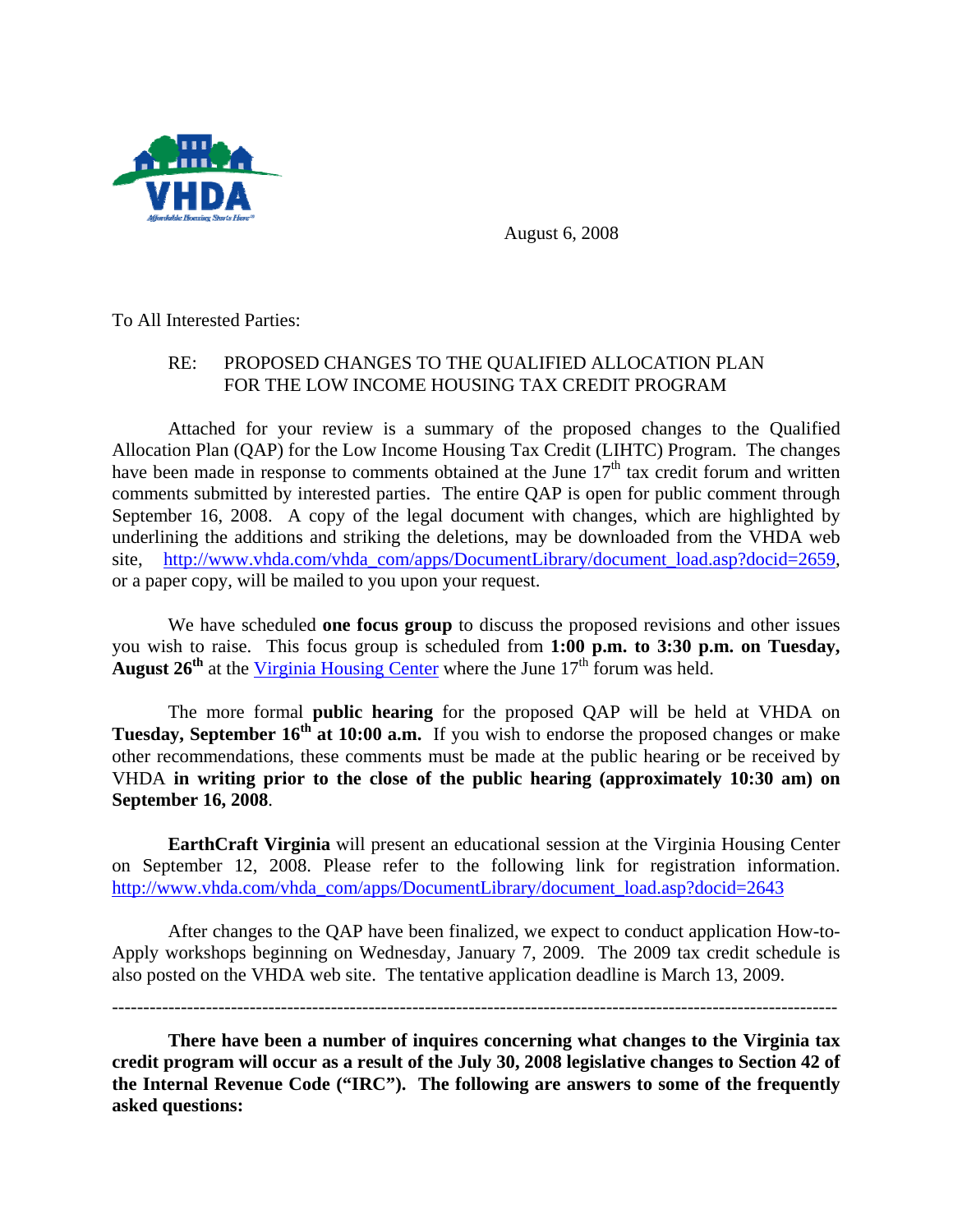- **The additional annual credits (\$1,542,418) that VHDA will receive in 2008 will be used for developments that were selected to receive credits in 2008 but would have been funded with future 2009 credits. There will not be any additional 2008 credits allocated to developments that are receiving a reservation of credits in 2008.**
- **Developers who believe they now need additional credits may reapply, as has been allowed in the past, for the additional credits in the 2009 competitive process.**
- **The Applicable Percent for the 70% basis calculation for new and rehab developments will now be a minimum of 9% until December 31, 2013. The 4% acquisition percent (currently at 3. 40%) will continue to be adjusted on a monthly basis. Buildings allocated credits in 2006, 2007 or 2008 that have not yet locked in a tax credit rate will be able to use 9% if placed in service after July 30, 2008. Whether the legislation supersedes previous rate locks made at reservation is not clear.**
- **VHDA has made no decision as to which "BUILDINGS DESIGNATED BY STATE HOUSING CREDIT AGENCY" if any will qualify to receive up to an additional 30% basis boost as allowed in the newly added paragraph IRC Section 42 (d)(5)(C)(v).**
- **The time to meet the 10% test is now extended to one year from the date of allocation.**

 We look forward to receiving your comments on the proposed changes to the 2009 Plan by September 16, 2008. **If you would like to attend the focus group please register by sending an email to Debbie Griner at [debbie.griner@vhda.com](mailto:debbie.griner@vhda.com) or call her at (804) 343- 5518.** If you have any questions, please call me at (804) 343-5786.

Sincerely,

 James M. Chandler Director of LIHTC Programs

Enclosure